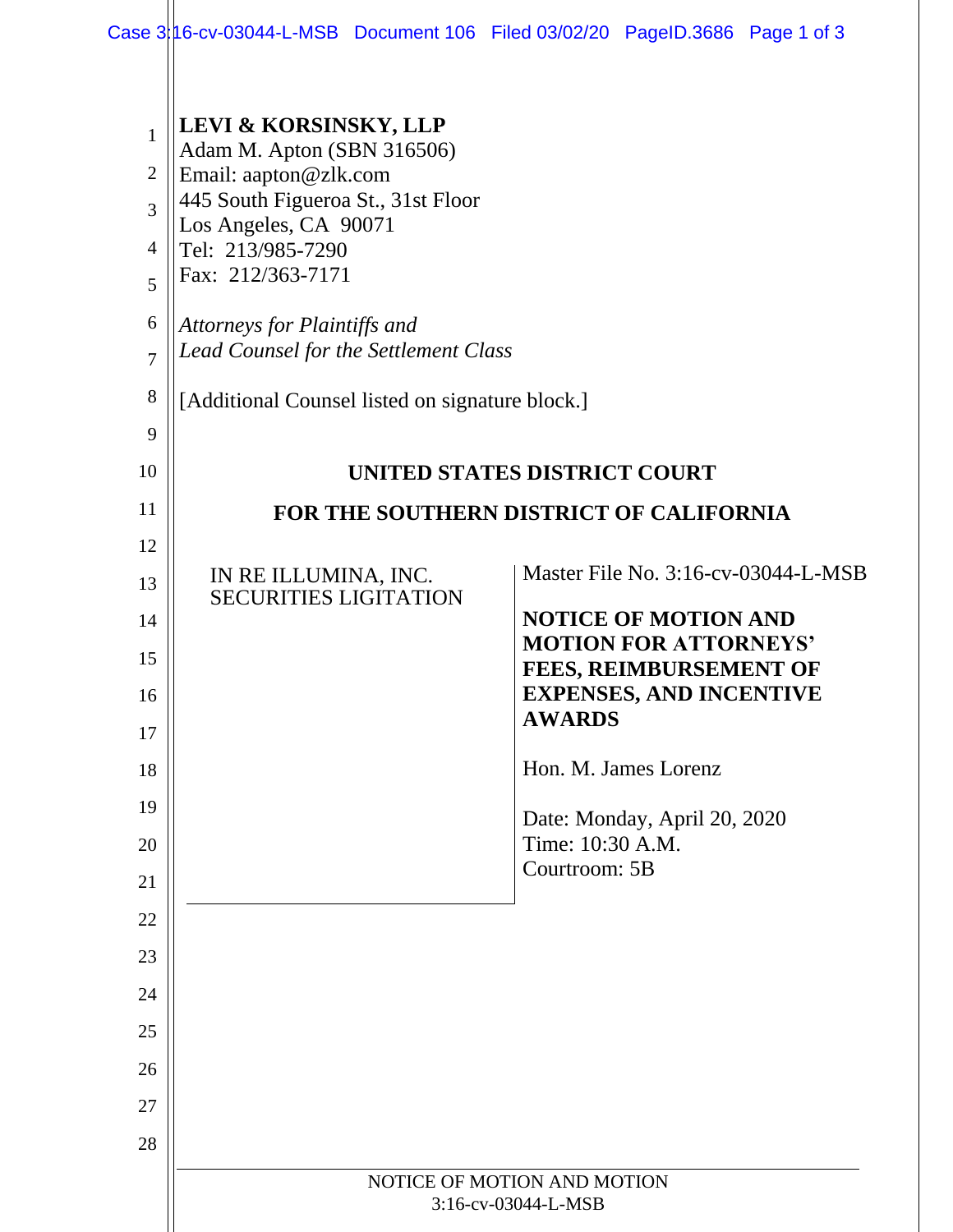1 2 3 4 5 6 7 **PLEASE TAKE NOTICE** that, pursuant to an Order of the Court issued on December 18, 2019 ("Preliminary Approval Order"), on April 20, 2020, at 10:30 a.m., at the United States Courthouse, Southern District of California, Courtroom 5B, 5th Floor, 221 West Broadway, San Diego, California 92101, before the Honorable M. James Lorenz, Plaintiffs will move pursuant to Rules 23(h) and 54(d)(2) of the Federal Rules of Civil Procedure for an order awarding attorneys' fees, reimbursement of litigation expenses, and incentive awards to Plaintiffs.

8 9 10 11 12 13 14 15 16 17 **PLEASE TAKE FURTHER NOTICE** that this motion is supported by the accompanying Memorandum of Points and Authorities; the Declaration of Adam M. Apton in Support of Plaintiffs' Motion for Preliminary Approval of Settlement (ECF No. 95-3); the Supplemental Declaration of Adam M. Apton in Support of Plaintiffs' Motions for Final Approval of the Settlement and Attorneys' Fees, Reimbursement of Expenses, and Incentive Awards (ECF No. 105-2); the Declarations of Anton Agoshkov, Braden Van Der Wall, and Steven Romanoff (ECF No. 105-7, 105-9, 105-8); and the Declaration of Jack Ewashko (on behalf of JND Legal Administration) (ECF No. 105-4); and the amended Stipulation of Settlement ("Stipulation") and the exhibits filed therewith (ECF No. 103-3).

18 19

20

21

22

23

24

25

26

27

28

Dated: March 2, 2020 Respectfully submitted,

*s/ Adam M. Apton* . **LEVI & KORSINSKY, LLP**  Adam M. Apton (SBN 316506) 445 South Figueroa Street, 31st Floor Los Angeles, CA 90071 Tel: (213) 985-7290 Fax: (212) 363-7171 Email: aapton@zlk.com

NOTICE OF MOTION AND MOTION 3:16-cv-03044-L-MSB

-and-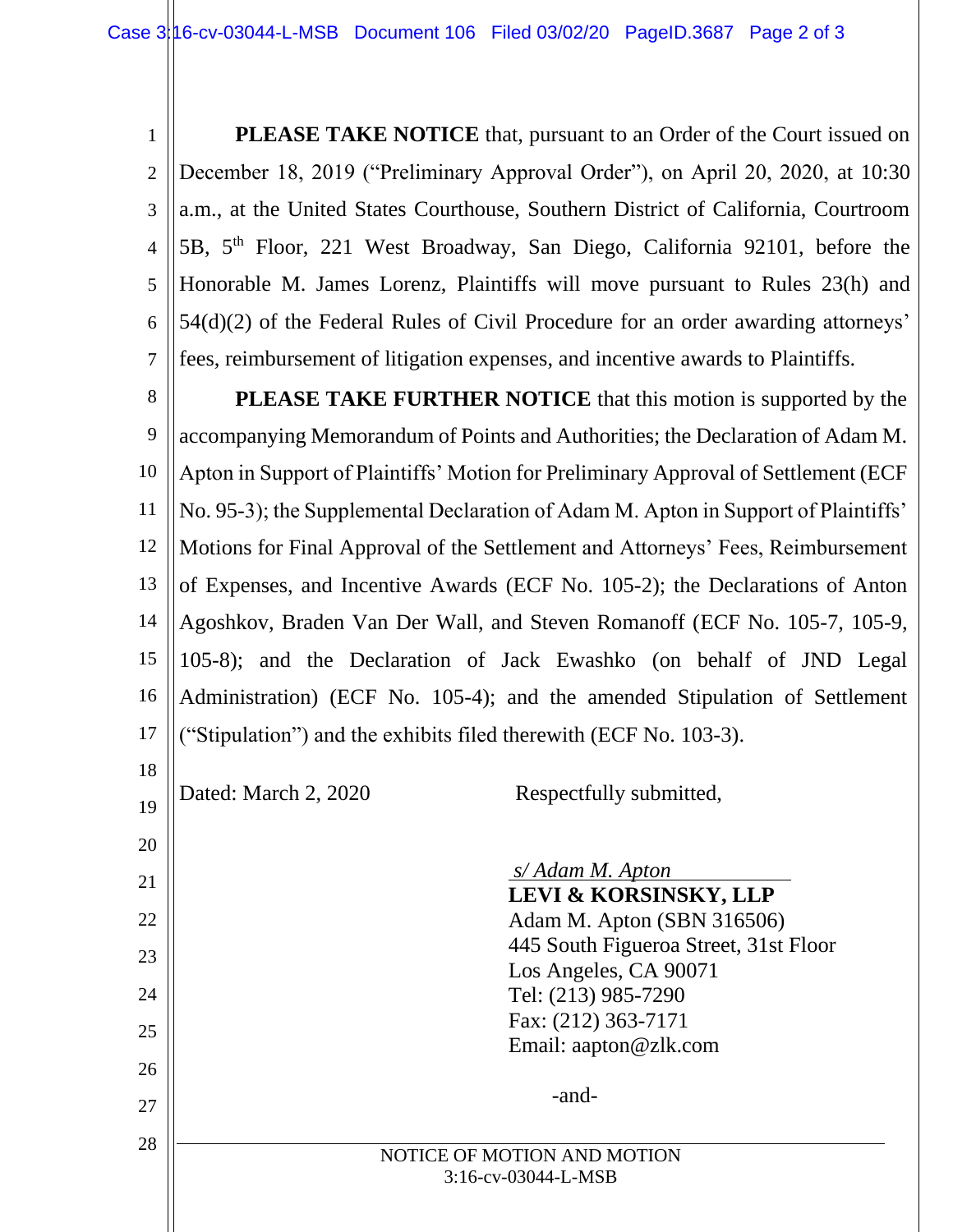Case 3:16-cv-03044-L-MSB Document 106 Filed 03/02/20 PageID.3688 Page 3 of 3

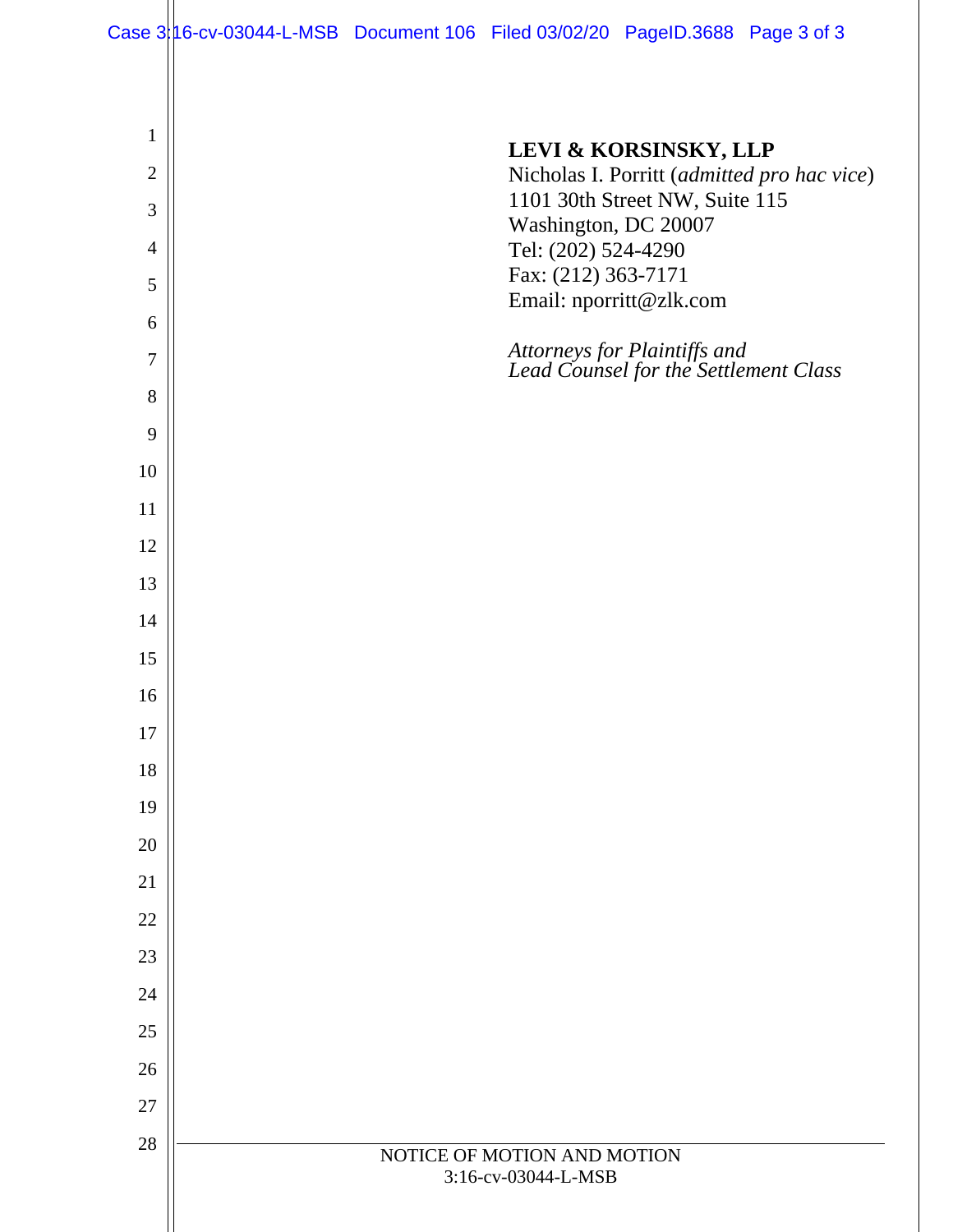| $\mathbf{1}$<br>$\overline{2}$<br>3<br>4<br>5<br>6<br>$\overline{7}$<br>8<br>9<br>10<br>11         | <b>LEVI &amp; KORSINSKY, LLP</b><br>Adam M. Apton (SBN 316506)<br>Email: aapton@zlk.com<br>445 South Figueroa St., 31st Floor<br>Los Angeles, CA 90071<br>Tel: 213/985-7290<br>Fax: 212/363-7171<br>Attorneys for Plaintiffs and<br><b>Lead Counsel for the Settlement Class</b><br>[Additional Counsel listed on signature block.] | UNITED STATES DISTRICT COURT<br>FOR THE SOUTHERN DISTRICT OF CALIFORNIA                                                                                                                                                                              |
|----------------------------------------------------------------------------------------------------|-------------------------------------------------------------------------------------------------------------------------------------------------------------------------------------------------------------------------------------------------------------------------------------------------------------------------------------|------------------------------------------------------------------------------------------------------------------------------------------------------------------------------------------------------------------------------------------------------|
| 12<br>13<br>14<br>15<br>16<br>17<br>18<br>19<br>20<br>21<br>22<br>23<br>24<br>25<br>26<br>27<br>28 | IN RE ILLUMINA, INC.<br><b>SECURITIES LIGITATION</b>                                                                                                                                                                                                                                                                                | Master File No. 3:16-cv-03044-L-MSB<br><b>MEMORANDUM OF POINTS AND</b><br><b>AUTHORITIES IN SUPPORT OF</b><br><b>MOTION PLAINTIFFS' MOTION</b><br>FOR ATTORNEYS' FEES,<br><b>REIMBURSEMENT OF</b><br><b>EXPENSES, AND INCENTIVE</b><br><b>AWARDS</b> |
|                                                                                                    | MPA ISO ATTORNEYS' FEES<br>3:16-cv-03044-L-MSB                                                                                                                                                                                                                                                                                      |                                                                                                                                                                                                                                                      |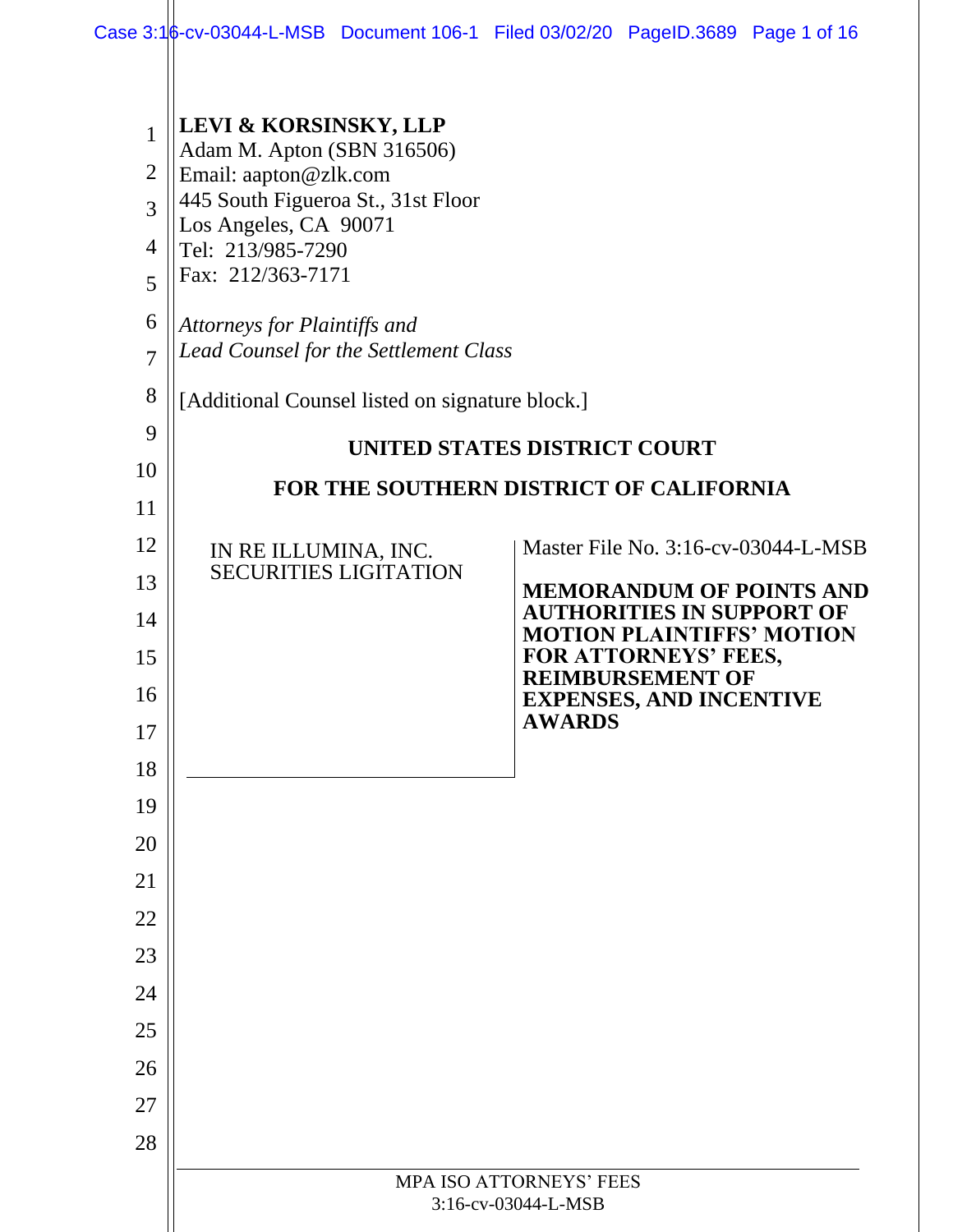|                     |     | Case 3:16-cv-03044-L-MSB Document 106-1 Filed 03/02/20 PageID.3690 Page 2 of 16 |
|---------------------|-----|---------------------------------------------------------------------------------|
|                     |     |                                                                                 |
| $\mathbf{1}$        |     | <b>TABLE OF CONTENTS</b>                                                        |
| $\overline{2}$      | I.  |                                                                                 |
| 3                   | II. |                                                                                 |
| $\overline{4}$<br>5 |     | PLAINTIFFS' COUNSEL DESERVES THE REQUESTED<br>A.                                |
| 6                   |     | Standard for Approval of Attorneys' Fees in the Ninth Circuit. 2<br>1.          |
| 7                   |     | An Award of 25% of the Settlement Fund is Reasonable3<br>2.                     |
| 8                   |     | THE COURT SHOULD AWARD REIMBURSEMENT OF<br><b>B.</b>                            |
| 9                   |     | PLAINTIFFS' COUNSEL'S LITIGATION EXPENSES 8                                     |
| 10                  |     | C.<br>PLAINTIFFS DESERVE THE REQUESTED INCENTIVE                                |
| 11                  |     |                                                                                 |
| 12                  | Ш.  |                                                                                 |
| 13                  |     |                                                                                 |
| 14                  |     |                                                                                 |
| 15                  |     |                                                                                 |
| 16                  |     |                                                                                 |
| 17                  |     |                                                                                 |
| 18                  |     |                                                                                 |
| 19<br>20            |     |                                                                                 |
| 21                  |     |                                                                                 |
| 22                  |     |                                                                                 |
| 23                  |     |                                                                                 |
| 24                  |     |                                                                                 |
| 25                  |     |                                                                                 |
| 26                  |     |                                                                                 |
| 27                  |     |                                                                                 |
| 28                  |     |                                                                                 |
|                     |     | i<br>MPA ISO ATTORNEYS' FEES                                                    |
|                     |     | 3:16-cv-03044-L-MSB                                                             |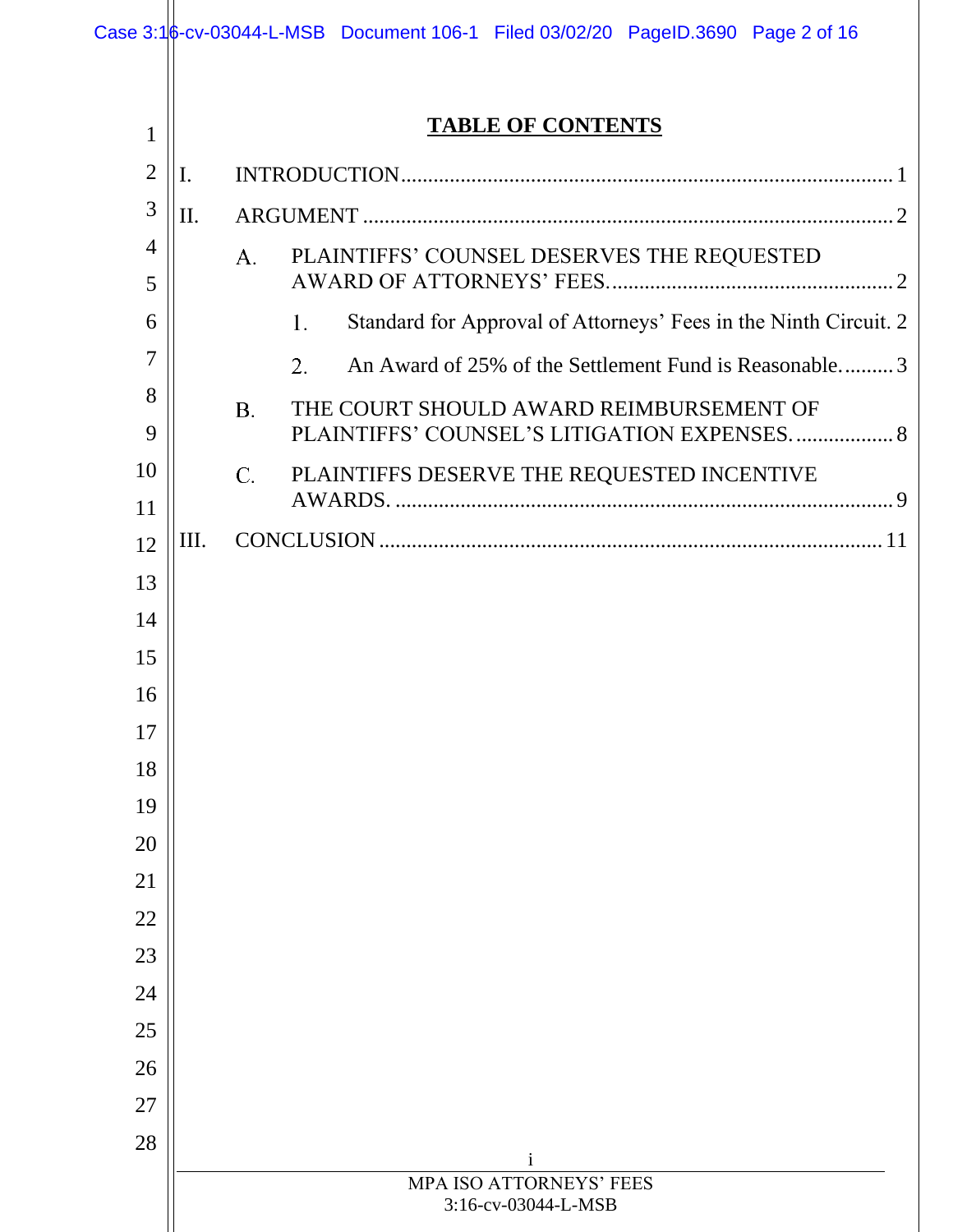| 1              | <b>TABLE OF AUTHORITIES</b>                                                    |  |
|----------------|--------------------------------------------------------------------------------|--|
| $\overline{2}$ | <b>Cases</b>                                                                   |  |
| 3              | In re Activision Sec. Litig.,                                                  |  |
| 4              |                                                                                |  |
| 5              | In re Amgen Inc. Sec. Litig.,                                                  |  |
| 6              | No. CV 7-2536 PSG (PLAX), 2016 WL 10571773 (C.D. Cal. Oct. 25, 2016)  8        |  |
| 7              | Behrens v. Wometco Enters., Inc.,                                              |  |
| 8              |                                                                                |  |
| 9              | Blum v. Stenson,                                                               |  |
| 10             |                                                                                |  |
| 11             | In re $BP$ p.l.c. Sec. Litig.,                                                 |  |
| 12             |                                                                                |  |
| 13             | Destefano v. Zynga, Inc.,                                                      |  |
| 14             |                                                                                |  |
| 15             | Detroit v. Grinnell Corp.,                                                     |  |
| 16             | 495 F.2d 448 (2d Cir. 1974), abrogated by Goldberger v. Integrated Res., Inc., |  |
| 17             |                                                                                |  |
| 18             | Equ In re Equity Funding Corp. of Am. Sec. Litig.,                             |  |
| 19             |                                                                                |  |
| 20             | Fischel v. Equitable Life Assurance Soc'y of United States,                    |  |
| 21             |                                                                                |  |
| 22             | Harris v. Marhoefer,                                                           |  |
| 23             |                                                                                |  |
| 24             | Haynes v. MagnaChip Semiconductor Corp.,                                       |  |
| 25             | No. 14 Civ. 1160, 2016 U.S. Dist. LEXIS 162120 (N.D. Cal. Nov. 21, 2016) 10    |  |
| 26             | Hensley v. Eckerhart,                                                          |  |
| 27             |                                                                                |  |
| 28             | $\mathbf{ii}$                                                                  |  |
|                | MPA ISO ATTORNEYS' FEES<br>3:16-cv-03044-L-MSB                                 |  |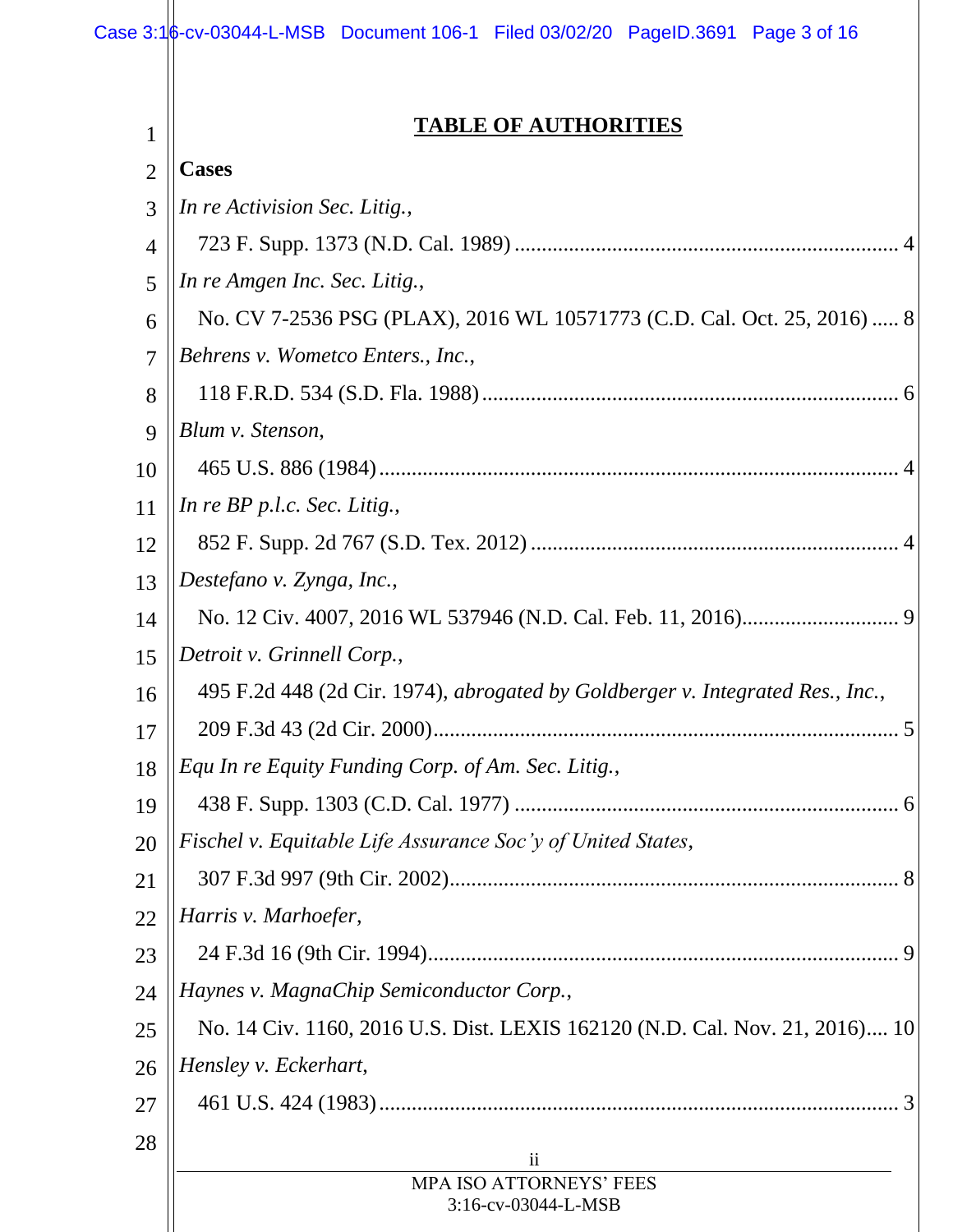$\mathbf{\mathbf{\mathsf{H}}}$ 

| $\mathbf{1}$   | In re Heritage Bond Litig.,                                           |  |
|----------------|-----------------------------------------------------------------------|--|
| $\overline{2}$ |                                                                       |  |
| 3              | Immune Response Sec. Litig.,                                          |  |
| 4              |                                                                       |  |
| 5              | Kirchoff v. Flynn,                                                    |  |
| 6              |                                                                       |  |
| 7              | Knight v. Red Door Salons, Inc.,                                      |  |
| 8              |                                                                       |  |
| 9              | Lindy Bros. Builders, Inc. v. Am. Radiator & Standard Sanitary Corp., |  |
| 10             |                                                                       |  |
| 11             | In re M.D.C. Holdings Sec. Litig.,                                    |  |
| 12             |                                                                       |  |
| 13             | Missouri v. Jenkins,                                                  |  |
| 14             |                                                                       |  |
| 15             | In re Omnivision Techs.,                                              |  |
| 16             |                                                                       |  |
| 17             | Ontiveros v. Zamora,                                                  |  |
| 18             |                                                                       |  |
| 19             | Rite In re Rite Aid Corp. Sec. Litig.,                                |  |
| 20             |                                                                       |  |
| 21             | Rodriguez v. West Publishing Corp.,                                   |  |
| 22             |                                                                       |  |
| 23             | Six (6) Mexican Workers v. Ariz. Citrus Growers,                      |  |
| 24             |                                                                       |  |
| 25             | Staton v. Boeing Co.,                                                 |  |
| 26             |                                                                       |  |
| 27             |                                                                       |  |
| 28             | iii                                                                   |  |
|                | MPA ISO ATTORNEYS' FEES                                               |  |
|                | 3:16-cv-03044-L-MSB                                                   |  |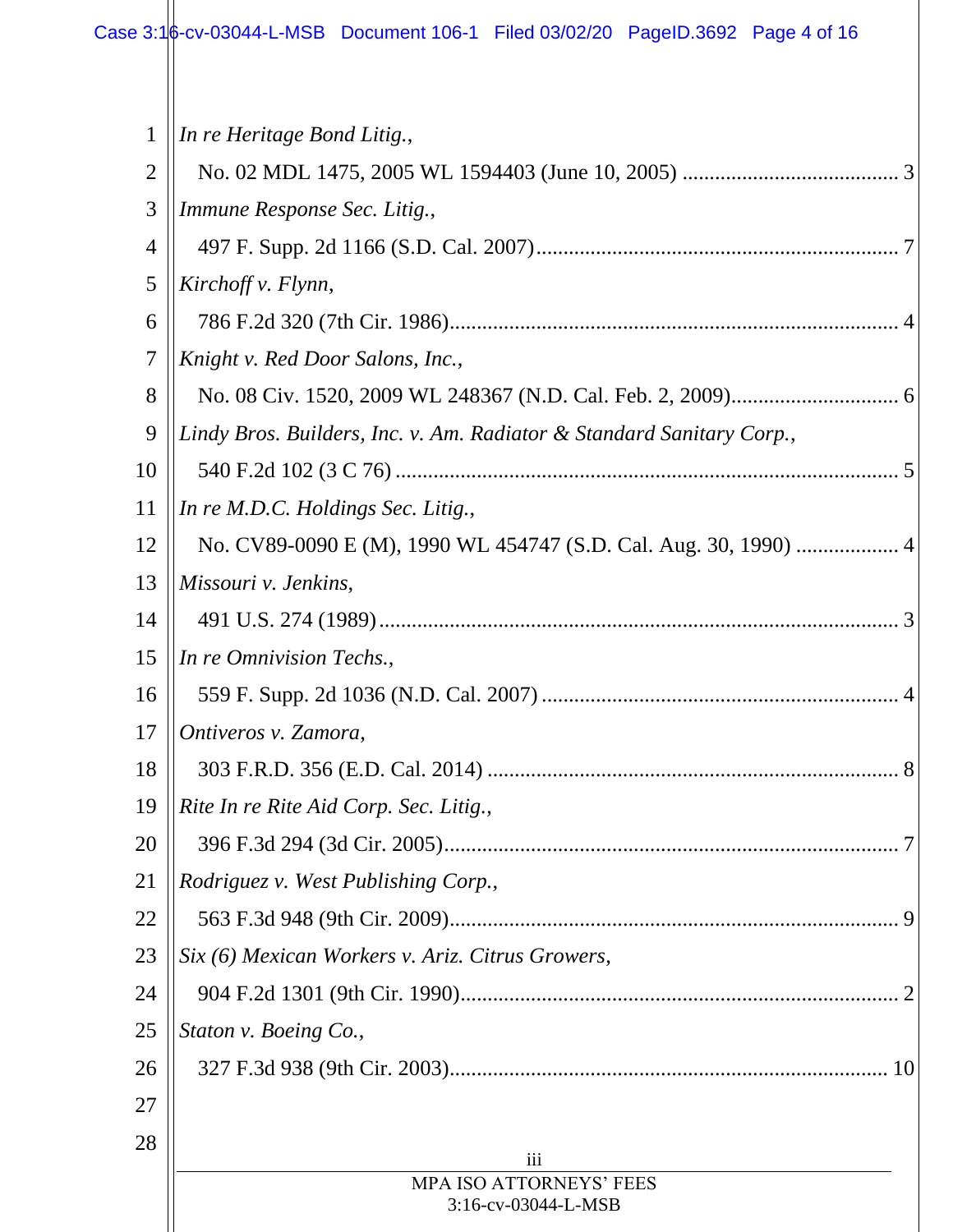| $\mathbf{1}$   | Vizcaino v. Microsoft Corp.,                                      |  |
|----------------|-------------------------------------------------------------------|--|
| $\overline{2}$ |                                                                   |  |
| 3              | In re Wash. Pub Power Supply Sys. Sec. Litig.,                    |  |
| $\overline{4}$ |                                                                   |  |
| 5              | Yedlowski v. Roka Bioscience, Inc.,                               |  |
| 6              | No. 14-CV-8020-FLW-TJB, 2016 WL 6661336 (D.N.J. Nov. 10, 2016)  4 |  |
| 7              |                                                                   |  |
| 8              |                                                                   |  |
| 9              |                                                                   |  |
| 10             |                                                                   |  |
| 11             |                                                                   |  |
| 12             |                                                                   |  |
| 13             |                                                                   |  |
| 14             |                                                                   |  |
| 15             |                                                                   |  |
| 16             |                                                                   |  |
| 17             |                                                                   |  |
| 18             |                                                                   |  |
| 19             |                                                                   |  |
| 20             |                                                                   |  |
| 21             |                                                                   |  |
| 22             |                                                                   |  |
| 23             |                                                                   |  |
| 24             |                                                                   |  |
| 25             |                                                                   |  |
| 26             |                                                                   |  |
| 27             |                                                                   |  |
| 28             | iv                                                                |  |
|                | MPA ISO ATTORNEYS' FEES                                           |  |
|                | 3:16-cv-03044-L-MSB                                               |  |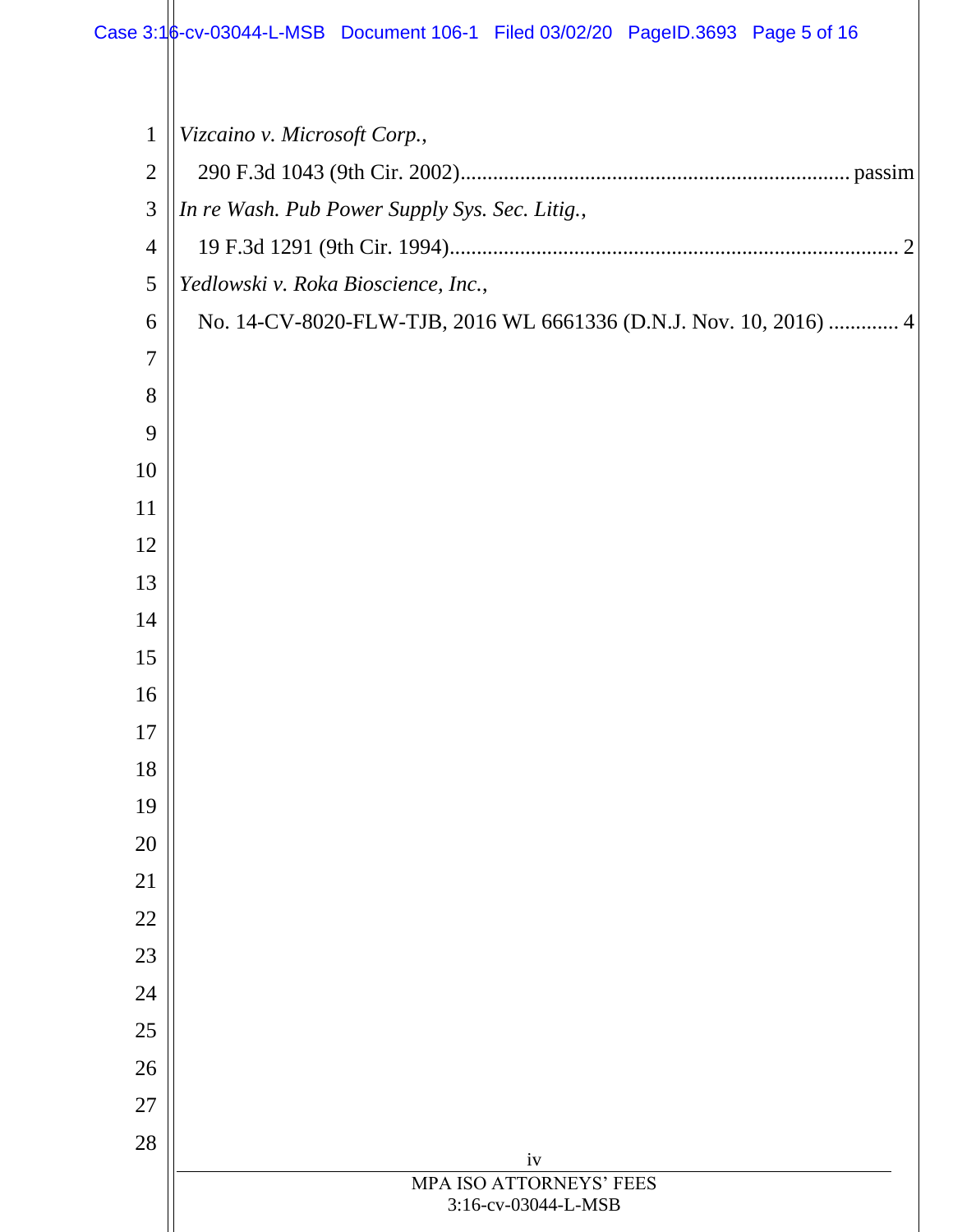## <span id="page-8-0"></span>**I. INTRODUCTION**

1

2 3 4 5 6 7 Having successfully resolved this complex securities fraud litigation, Plaintiffs' Counsel now seeks an award of attorneys' fees and reimbursement of expenses. The Settlement, if approved, will result in a cash Settlement Fund of \$13,850,000. Plaintiffs' Counsel respectfully requests that the Court award them 25% of the fund as well as reimbursement of litigation expenses in the amount of \$169,727.62. The Court should grant Plaintiffs' Counsel's requests.

8 9 10 11 12 13 14 15 16 17 18 19 Plaintiffs' Counsel has been litigating this case for over three years without having received any compensation whatsoever. Though the case was risky from the start, Plaintiffs' Counsel agreed to litigate on a contingency basis. The litigation endured for years and required thousands of dollars in out-of-pocket expenses to effectively prosecute the matter. In total, Plaintiffs' Counsel invested over 3,936 hours of attorney time in the matter which, based on counsels' current hourly rates, equates to a lodestar value of more than \$2.1 million. The requested fee of 25% of the Settlement Fund will compensate Plaintiffs' Counsel for their time, effort, and results. Not only is it fair, but it also falls squarely in line with the Ninth Circuit precedent concerning the "benchmark" fee award in complex class action litigation. Plaintiffs' Counsel should also be reimbursed for the nearly \$170,000 in litigation expenses they incurred over the years. These expenses were all reasonable

20 21 22 23 and necessary for the purposes of the litigation. They primarily included fees from expert witnesses as well as mediation and travel expenses. Without the expert witnesses retained by Plaintiffs' Counsel, it is unclear whether Plaintiffs would have secured the result they did.

24 25 26 27 Finally, Plaintiffs' Counsel also seeks incentive awards for Plaintiffs to reward them for the time and effort they spent participating in this action. Plaintiff Anton Agoshkov spent numerous hours on behalf of Lead Plaintiff Natissisa Enterprises, Ltd. assisting Plaintiffs' Counsel in this action. Mr. Agoshkov traveled from Moscow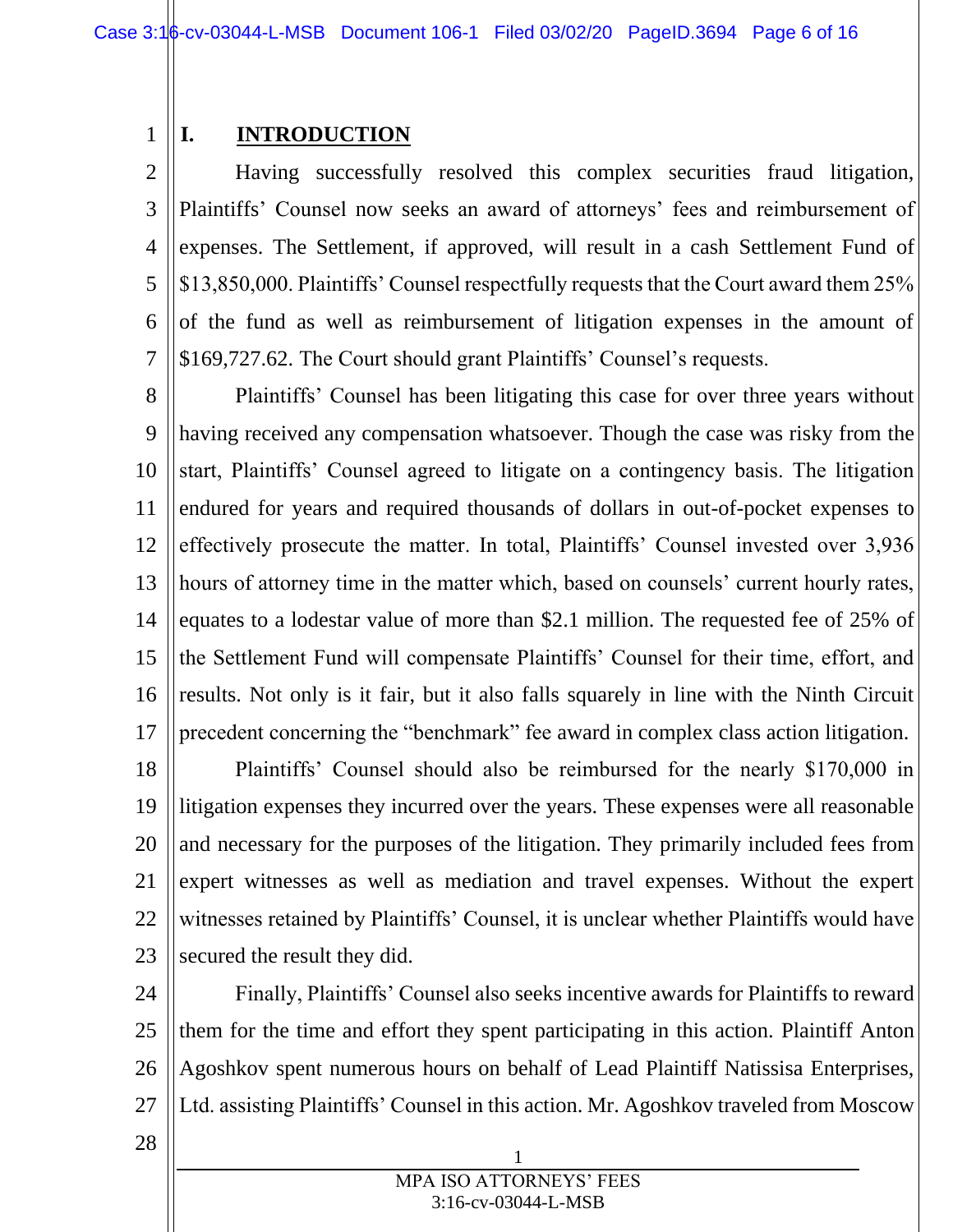1 2 3 4 5 6 7 for a deposition as well as reviewed thousands of pages of case-related documents for discovery purposes. Plaintiffs Braden Van Der Wall and Steven Romanoff also devoted several hours of their time volunteering in this action and were ready, willing and able to serve as class representatives if Mr. Agoshkov's motion for certification was denied. To reward them for their efforts and encourage investors like them to participate in representative actions in the future, Plaintiffs' Counsel respectfully requests that they be awarded \$25,000, \$1,000, and \$1,000, respectively.

- <span id="page-9-1"></span><span id="page-9-0"></span>**II. ARGUMENT**
- 9

8

- 10
- <span id="page-9-2"></span>

#### **PLAINTIFFS' COUNSEL DESERVES THE REQUESTED**   $\mathbf{A}$ . **AWARD OF ATTORNEYS' FEES.**

11  $1.$ Standard for Approval of Attorneys' Fees in the Ninth Circuit. It is well-settled in the Ninth Circuit that district courts have the discretion to 12 13 apply either the percentage-of-recovery method or the lodestar method in 14 determining attorneys' fees in a common fund case. *In re Wash. Pub Power Supply*  15 *Sys. Sec. Litig.*, 19 F.3d 1291, 1295 (9th Cir. 1994) ("*WPPSS*"). In recent years, the 16 percentage-of-recovery method has become the prevailing method for awarding fees in common fund cases in this Circuit and throughout the United States.<sup>1</sup> *Six* (6) 17 18 *Mexican Workers v. Ariz. Citrus Growers*, 904 F.2d 1301, 1311 (9th Cir. 1990) ("a 19 reasonable fee under the common fund doctrine is calculated as a percentage of the 20 recovery"). Nevertheless, in employing the percentage-of-recovery method, courts 21 often perform a lodestar cross-check on the reasonableness of the requested fee. 22 *Vizcaino v. Microsoft Corp.*, 290 F.3d 1043, 1047 (9th Cir. 2002) (affirming use of 23 percentage method to calculate attorneys' fees and application of lodestar method as

24

 $\overline{a}$ 

2 25 26 27 28 The PSLRA has also indicated its preference for a percentage analysis when awarding attorneys' fees in securities class actions. *See* 15 U.S.C. § 78u-4(a)(6) ("Total attorneys' fees and expenses awarded by the court to counsel for the plaintiff class shall not exceed a reasonable percentage of the amount of any damages and prejudgment interest actually paid to the class.").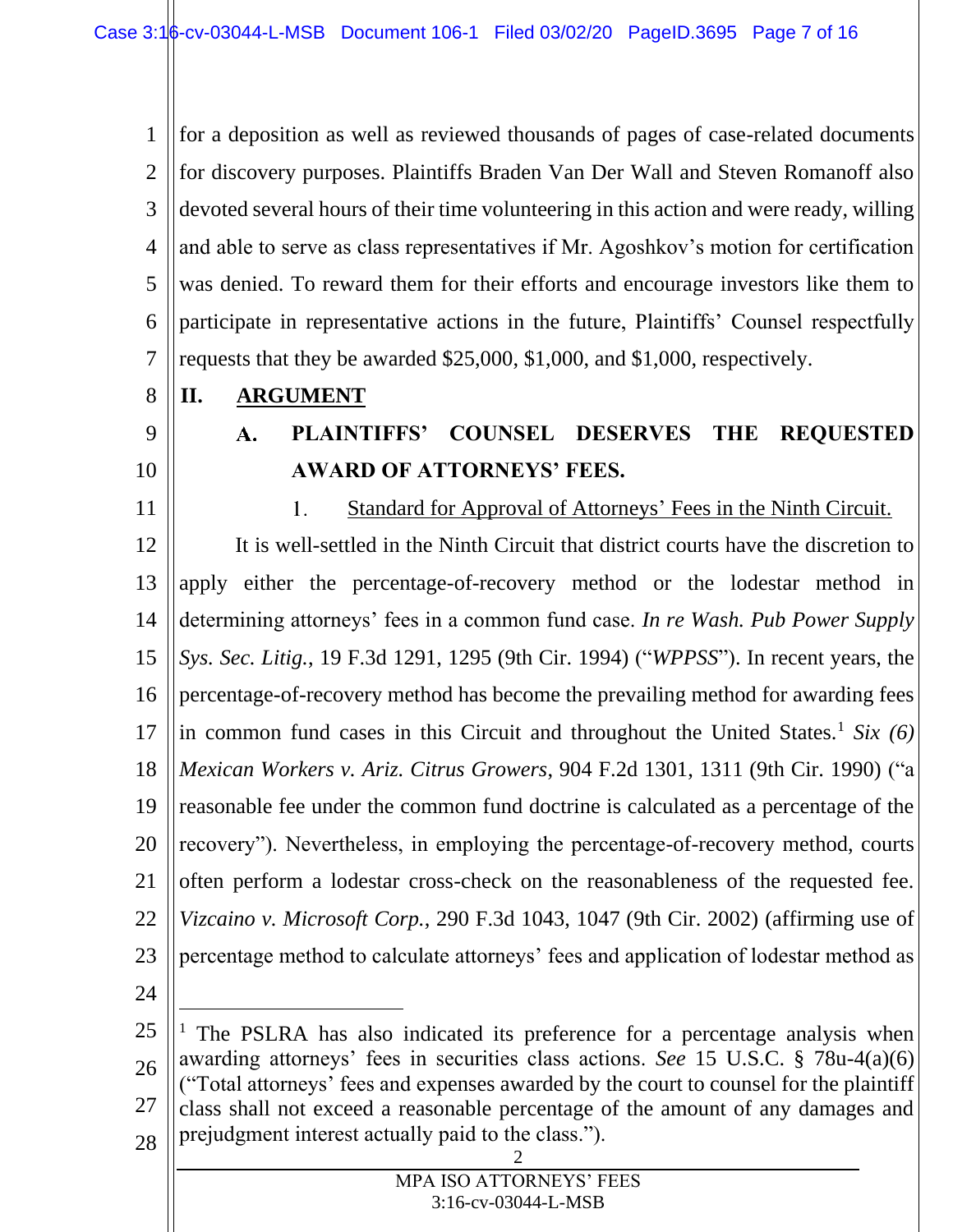1 2 3 cross-check). No matter which method is chosen, the fees awarded in common fund cases must be fair and reasonable under the circumstances of a particular case. *Missouri v. Jenkins*, 491 U.S. 274, 285 (1989).

4 5 6 7 8 9 10 11 Courts in the Ninth Circuit have typically considered the following factors when reviewing a proposed fee award: 1) the results achieved; 2) awards made in similar cases; 3) the risk of litigation; 4) the skill required and the quality of the work; 5) the contingent nature of the fee and the financial burden carried by the plaintiffs; 6) the reaction of the class to the proposed fee and expense request; and 7) whether the percentage appears reasonable in light of a lodestar cross-check. *Vizcaino*, 290 F.3d at 1048-50. As discussed below, each of these factors supports the requested award of attorneys' fees herein.

<span id="page-10-0"></span>12

2.

13

14

- An Award of 25% of the Settlement Fund is Reasonable.
	- *Plaintiffs' Counsel achieved an excellent result for the*   $a<sub>1</sub>$ *Settlement Class.*

15 16 17 18 19 20 21 22 23 24 25 26 Courts have consistently recognized that the result achieved is an important factor to be considered in making a fee award. *Hensley v. Eckerhart*, 461 U.S. 424, 436 (1983) ("the most critical factor is the degree of success obtained"); *In re Heritage Bond Litig.*, No. 02 MDL 1475, 2005 WL 1594403, at \*19 (June 10, 2005) ("The result achieved is a significant factor to be considered in making a fee award."). As further set out in the accompanying motion for final approval, filed concurrently herewith, this case was significantly more challenging than the typical securities class action. In spite of the challenge, Plaintiffs' Counsel successfully achieved a settlement of \$13,850,000, which amounts to approximately 4.5% of the Class's overall damages. Declaration of Adam M. Apton in Support of Plaintiffs' Motion for Preliminary Approval of Settlement (ECF No. 95-3) (the "Apton Decl."), ¶21. This percentage is above the median recovery in cases with similarly sized damages. *Id*.

27

28

3 MPA ISO ATTORNEYS' FEES 3:16-cv-03044-L-MSB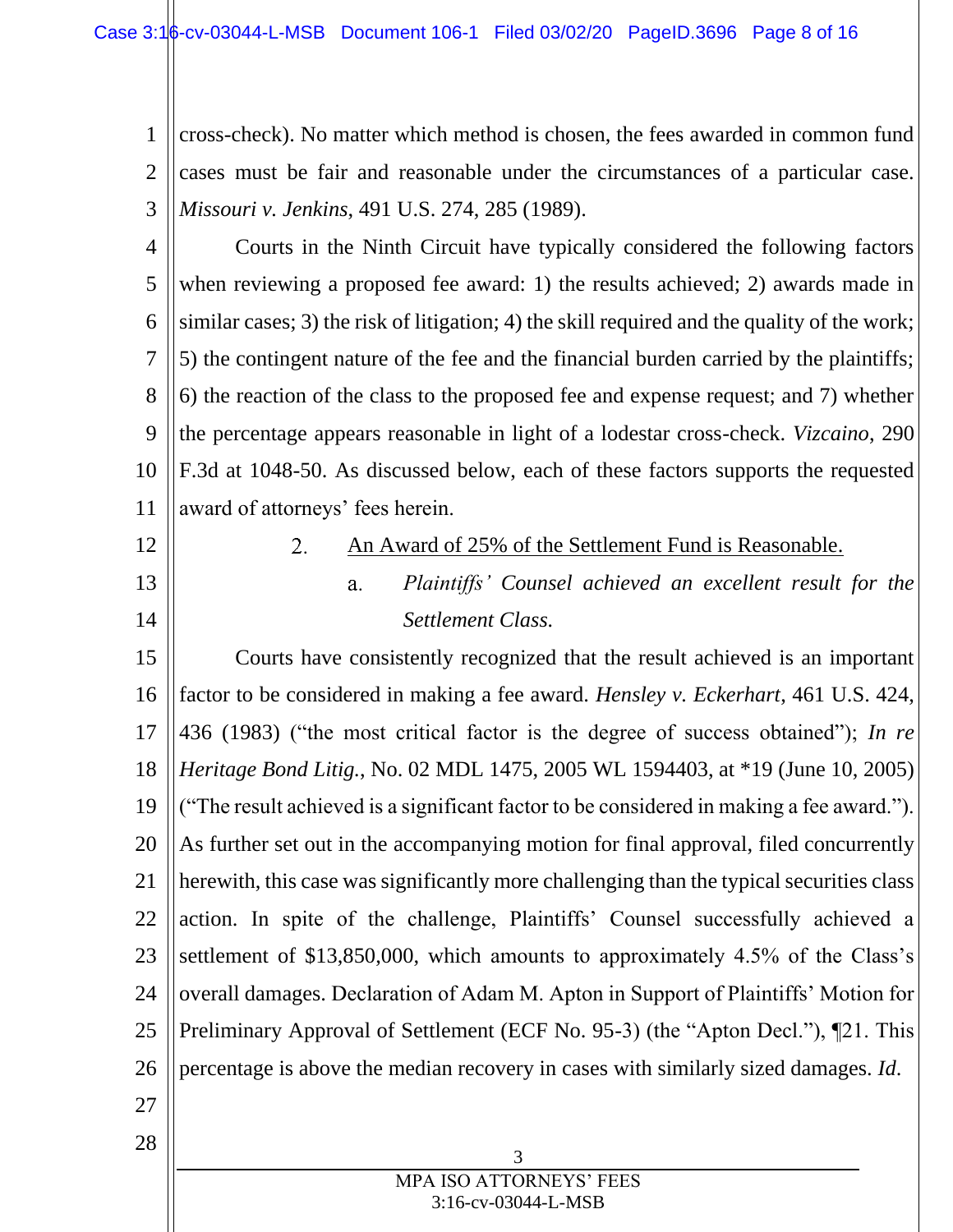1 2 3 4 5 6 7 8 9 Notably, Plaintiffs' Counsel obtained the recovery at hand in spite of the pleading burdens that initially confronted Plaintiffs when the case was first commenced; specifically, the Private Securities Litigation Reform Act of 1995. *In re BP p.l.c. Sec. Litig.*, 852 F. Supp. 2d 767, 820 (S.D. Tex. 2012) ("The Court is acutely aware that federal legislation and authoritative precedents have created for plaintiffs in all securities actions formidable challenges to successful pleading."). This warrants a higher fee. *See Yedlowski v. Roka Bioscience, Inc.*, No. 14-CV-8020-FLW-TJB, 2016 WL 6661336, at \*22 (D.N.J. Nov. 10, 2016) (taking into account pleading burdens imposed by PSLRA in awarding attorneys' fees).

11 12 13 14 15 Plaintiffs' Counsel requests a fee of 25% of the Settlement. The Ninth Circuit has held that a fee award of 25% of the settlement fund is an appropriate starting point or benchmark for determining class action fees, though "in most common fund cases, the award exceeds that benchmark." *In re Omnivision Techs.*, 559 F. Supp. 2d 1036, 1047-48 (N.D. Cal. 2007); *see Vizcaino*, 290 F.3d at 1048-50. 2

 $\mathbf{b}$ .

*The award is in line with awards in similar cases.*

16 17 18 19 20 21 22 23 24 25 Further, if this were not a class action, the customary fee arrangement would be contingent, on a percentage basis, and in the range of 30% to 40% of the recovery. *See*, *e.g.*, *Blum v. Stenson*, 465 U.S. 886, 903 n.20 (1984) ("In tort suits, an attorney might receive one third of whatever amount the Plaintiff recovers. In those cases, therefore, the fee is directly proportional to the recovery"); *In re M.D.C. Holdings Sec. Litig.*, No. CV89-0090 E (M), 1990 WL 454747, at \*7 (S.D. Cal. Aug. 30, 1990) ("In private contingent litigation, fee contracts have traditionally ranged between 30% and 40% of the total recovery"); *Kirchoff v. Flynn*, 786 F.2d 320, 323 (7th Cir. 1986) (40% contractual award if case had gone to trial). Thus, as the customary  $\overline{a}$ 

10

4 26 27 28 2 *See also In re Activision Sec. Litig.*, 723 F. Supp. 1373, 1377-79 (N.D. Cal. 1989) (awarding 32.8% of the fund, and upon surveying securities cases nationwide noting, "This court's review of recent reported cases discloses that nearly all common fund awards range around 30%").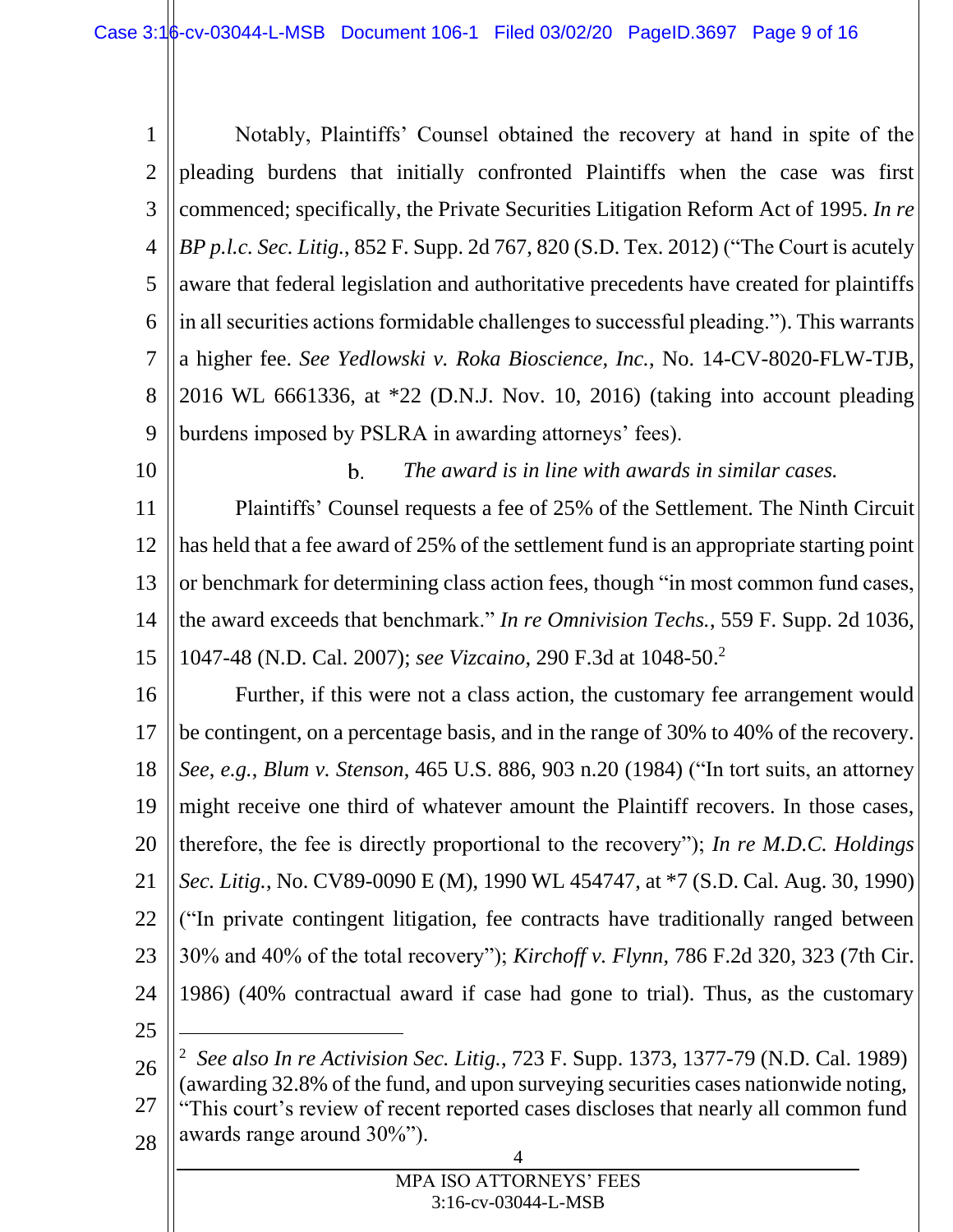1 2 3 contingent fee in the private marketplace  $-30\%$  to 40% of the fund recovered  $-$  is even greater than the percentage-of-recovery fee requested in this case, Counsel's request is quite reasonable.

4 5 6 Accordingly, Plaintiffs' Counsel's fee request is consistent with fee awards granted in similar actions in the Ninth Circuit and is warranted under the facts and circumstances of this case based upon the analysis presented herein.

7

 $\mathbf{c}$ . *The risks in the litigation support the award.*

8 9 10 11 12 13 14 15 Numerous cases have recognized that the risks of litigation are important factors in determining a fee award. *See, e.g., WPPSS*, 19 F.3d at 1299-1300; City of *Detroit v. Grinnell Corp.*, 495 F.2d 448, 470 (2d Cir. 1974), *abrogated by Goldberger v. Integrated Res., Inc.*, 209 F.3d 43 (2d Cir. 2000); *Lindy Bros. Builders, Inc. of Phila. v. Am. Radiator & Standard Sanitary Corp.*, 540 F.2d 102, 117 (3d Cir. 1976). Indeed, the risk of litigation is an important, if not the foremost, factor in adjusting the attorneys' benchmark percentage upward. *See Vizcaino*, 290 F.3d at 1048 ("[r]isk is a relevant circumstance").

16 17 18 19 20 21 22 23 24 This case is plainly meritorious, or it would not have survived Defendants' motion to dismiss. Yet there are facts that make even strong cases risky, and this case has them. Specifically, Plaintiffs faced the real possibility of being dismissed on summary judgment because, among other things, the alleged misrepresentation was "forward looking" and therefore arguably subject to the safe harbor provision of the Securities Exchange Act of 1934. In addition, Plaintiffs also faced difficulties with respect to damages, as the price of Illumina's stock varied during the course of the Class Period and did not provide clear evidence as to the damage actually caused by the alleged fraud. Apton Decl. at ¶¶22, 23.

25 26 27 Given these particular risks (in addition to others relating to class certification, credibility of experts, appeals, etc.), Plaintiffs faced and overcame challenges in the litigation that warrant approval of the requested fee.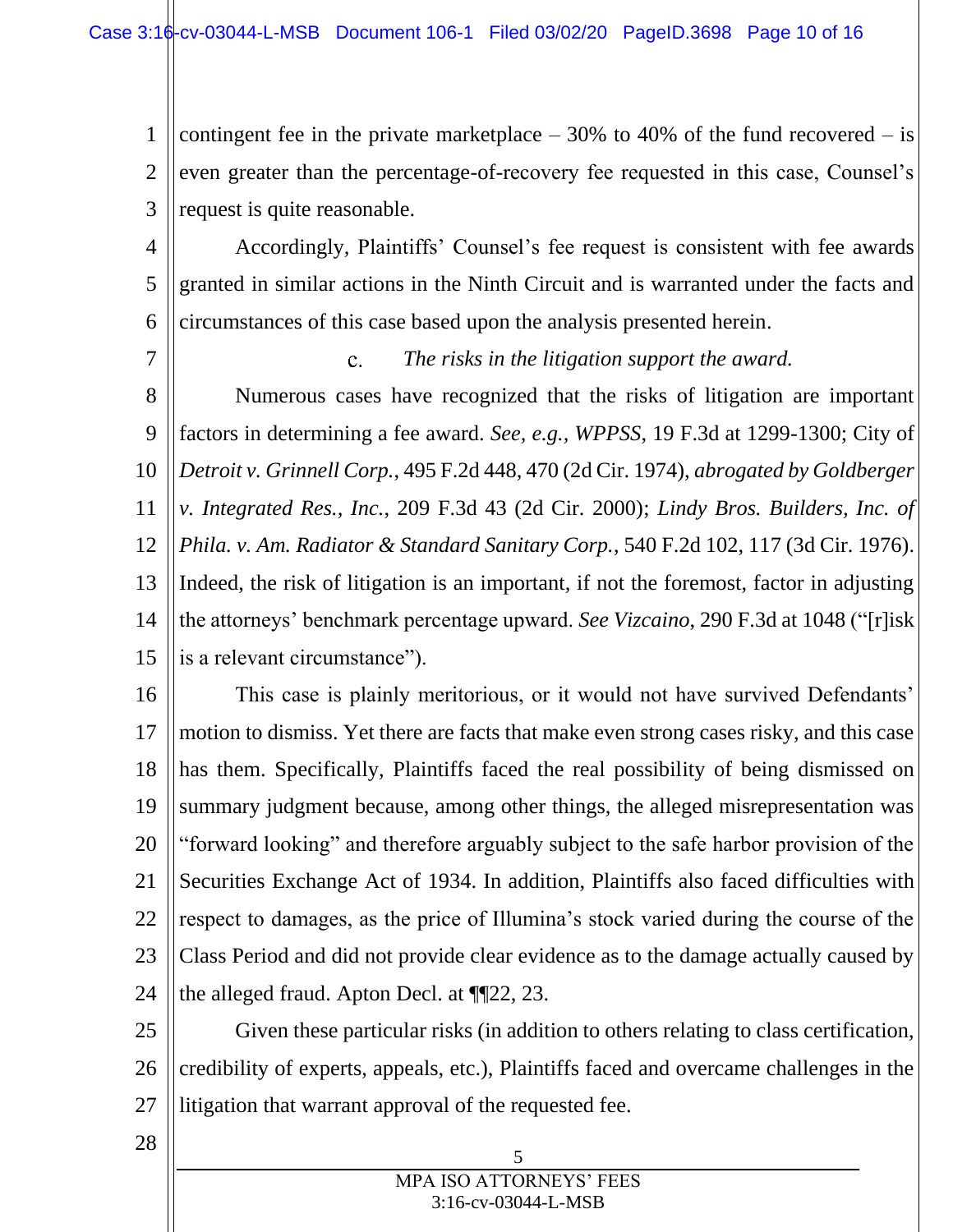$d_{\cdot}$ *The award is supported by the skill required and the quality and efficiency of the work.*

6 The "prosecution and management of a complex national class action requires unique legal skills and abilities." *Knight v. Red Door Salons, Inc.*, No. 08 Civ. 1520, 2009 WL 248367, at \*6 (N.D. Cal. Feb. 2, 2009). Here, the quality of Plaintiffs' Counsel's work on this case is reflected in the substantial recovery obtained. *See Behrens v. Wometco Enters., Inc.*, 118 F.R.D. 534, 547-48 (S.D. Fla. 1988).

8 9 10 11 Plaintiffs' Counsel has extensive and significant experience in the highly specialized field of securities class action litigation. Plaintiffs' Counsel's supporting declarations include a firm resume for Levi & Korsinsky, which describe the firm's background and experience in conducting securities litigation.

12 13 14 15 16 17 18 19 20 21 22 The quality of opposing counsel is also important in evaluating the quality of the work done by Plaintiffs' Counsel. *See, e.g., In re Equity Funding Corp. of Am. Sec. Litig.*, 438 F. Supp. 1303, 1337 (C.D. Cal. 1977) (court recognized that "plaintiffs' attorneys in this class action have been up against established and skillful defense lawyers, and should be compensated accordingly"). Throughout the Litigation, Plaintiffs' Counsel faced formidable opposition from the prominent law firm Covington & Burling LLP, a firm with outstanding securities litigation practices. In the face of knowledgeable and solid opposition, Plaintiffs' Counsel was able to develop a case that was sufficiently strong to encourage Defendants to settle the case on favorable terms for the Settlement Class. Plaintiffs' Counsel's diligent efforts should be rewarded.

## 23

24

28

1

2

3

4

5

7

#### *The contingent nature of the case and the financial burden*  e. *carried by Plaintiffs' Counsel.*

25 26 27 The Ninth Circuit recognizes that the determination of a fair fee must include consideration of the contingent nature of the fee and the difficulties which were overcome in obtaining the settlement: "[i]t is an established practice in the private

> 6 MPA ISO ATTORNEYS' FEES 3:16-cv-03044-L-MSB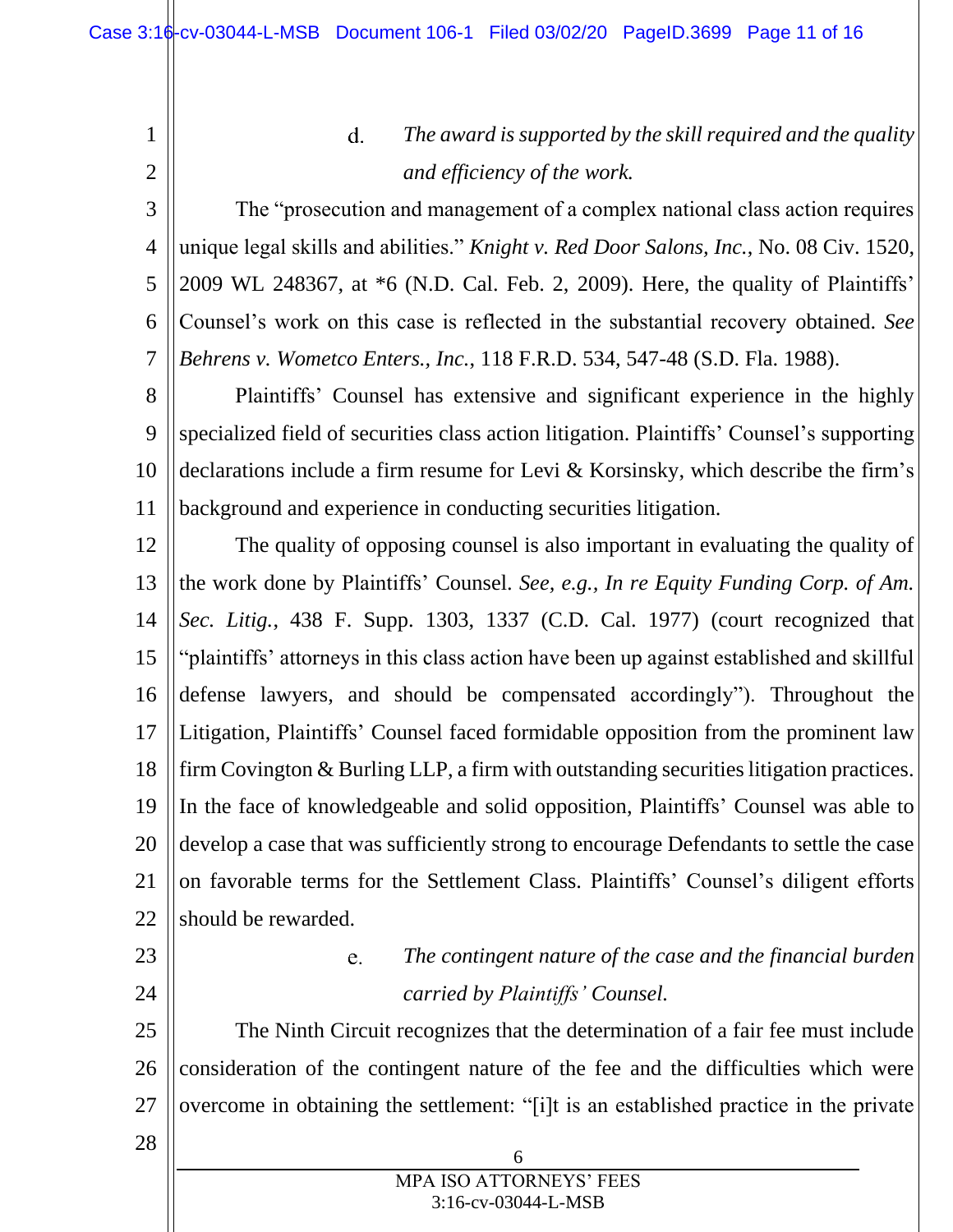1 2 3 4 5 6 7 legal market to reward attorneys for taking the risk of non-payment by paying them a premium over their normal hourly rates for winning contingency cases." *WPPSS*, 19 F.3d at 1299 (citing Richard Posner, *Economic Analysis of Law*, § 21.9, at 534-35 (3d ed. 1986)). In fact, contingent fees that may far exceed the typical non-contingent market value of the services are accepted in the legal profession as a legitimate way of assuring competent representation for plaintiffs, who could not afford to pay on an hourly basis regardless of whether they win or lose. *Id.*

8 9 10 11 Plaintiffs' Counsel has received no compensation for this Litigation, and incurred significant expenses for the benefit of the Class. Any fee award or expense payment to counsel has always been at risk and completely contingent on the result achieved.

# 12

13

#### f. *The reaction of the Settlement Class supports the requested award.*

14 15 16 17 18 Courts often consider the reaction of the class when deciding whether to award the requested fee. *See, e.g., Immune Response Sec. Litig.*, 497 F. Supp. 2d 1166, 1177 (S.D. Cal. 2007) ("[T]he lack of objection from any Class Member supports the attorneys' fees award."); *In re Rite Aid Corp. Sec. Litig.*, 396 F.3d 294, 305 (3d Cir. 2005) (finding that a "low level of objection[s] is a rare phenomenon").

19 20 21 22 23 24 25 26 27 Here, the reaction of the Settlement Class to date also supports the requested fee. The Claims Administrator mailed a total of 71,092 copies of the Notice and the Proof of Claim to potential Settlement Class Members and nominees informing them, *inter alia*, that: Plaintiffs' Counsel would request that the Court approve attorneys' fees of 25% of the Settlement; reimbursement for expenses (exclusive of administration costs) of up to \$180,000 for their work litigating the case and negotiating the Settlement. *See* Declaration of Jack Ewashko, filed herewith, ¶12. Class Members were also advised of their right to object to Plaintiffs' Counsel's fee and expense request and, to date, no such objections have been received. *Id.*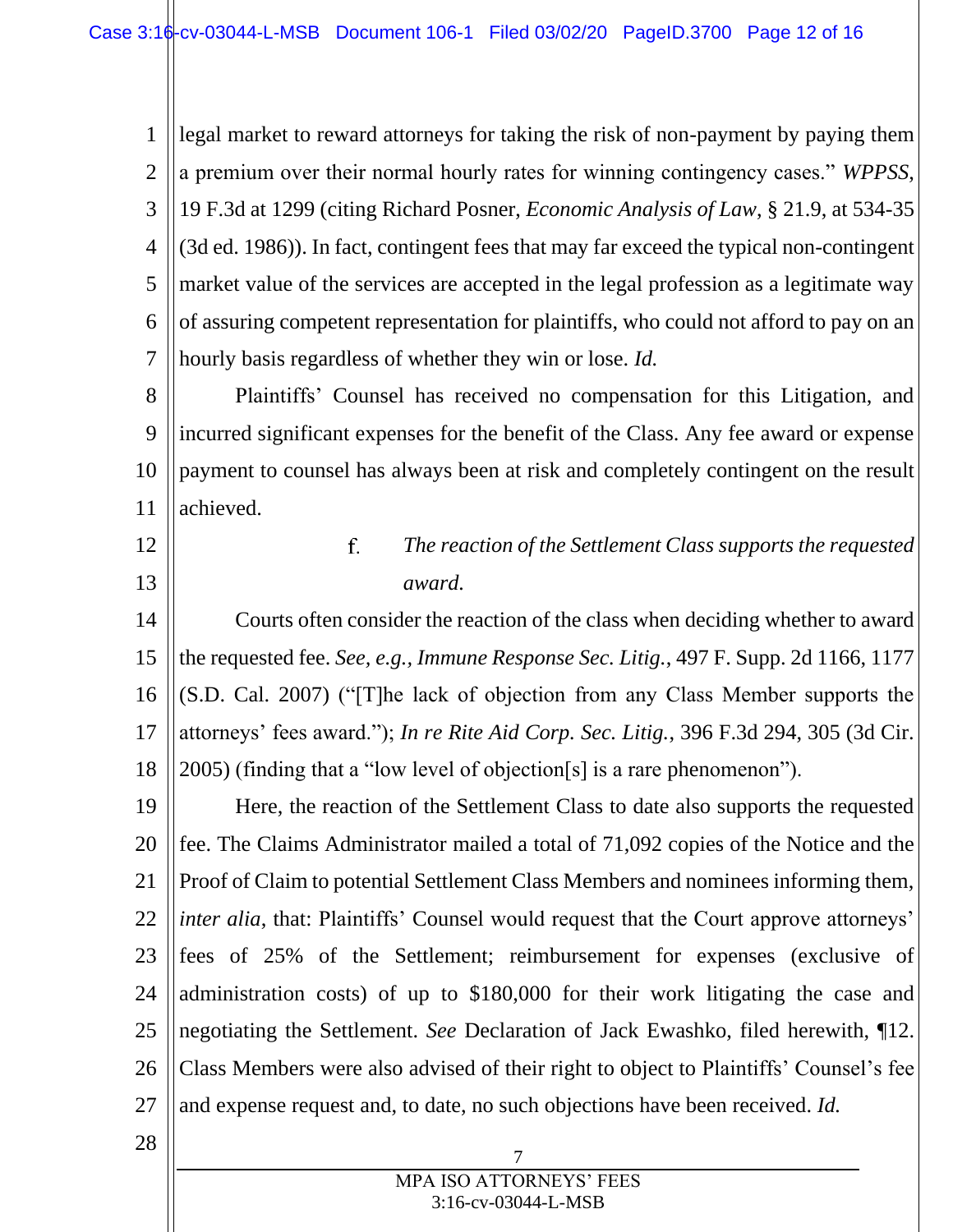1 *A lodestar cross-check shows the fee request is reasonable.*  $g_{\cdot}$ 2 As a "cross-check" on the reasonableness of a requested fee award, courts often compare counsel's "lodestar" (a compilation of the hours performed at the various 3 4 rates charged for the professionals providing the services herein) with the fee request 5 made under the percentage-of-the-recovery method. *See, e.g., Vizcaino*, 290 F.3d at 6 1050; *Fischel v. Equitable Life Assurance Soc'y of U.S.*, 307 F.3d 997, 1007 (9th Cir. 7 2002). Moreover, "the lodestar calculation can be helpful in suggesting a higher 8 percentage when litigation has been protracted [and] may provide a useful 9 perspective on the reasonableness of a given percentage award." *Vizcaino*, 290 F.3d 10 at 1050.

11 12 13 14 15 16 17 18 19 Plaintiffs' Counsel's lodestar of \$2,125,332.25 in billable time, which resulted in the requested fee representing a multiplier of less than 1.65x, supports the fee request. Supplemental Declaration of Adam M. Apton in Support of Plaintiffs' Motion for Final Approval of Settlement ("Supp. Apton Decl."), filed herewith, ¶9. The hourly rates charged by Lead Counsel range from \$850 to \$1,025 for partners and \$350 to \$650 for associates, which is consistent with hourly rates approved in similar cases. *E.g. In re Amgen Inc. Sec. Litig.*, No. CV 7-2536 PSG (PLAX), 2016 WL 10571773, at \*9 (C.D. Cal. Oct. 25, 2016) (approving rates of \$750-\$985 for partners and \$300-\$725 for associates).

<span id="page-15-0"></span>20

21

### **THE COURT SHOULD AWARD REIMBURSEMENT OF B. PLAINTIFFS' COUNSEL'S LITIGATION EXPENSES.**

22 23 24 25 26 27 The Court should also approve payment of Plaintiffs' Counsel's expenses. "There is no doubt that an attorney who has created a common fund for the benefit of the class is entitled to reimbursement of reasonable litigation expenses from that fund." *Ontiveros v. Zamora*, 303 F.R.D. 356, 375 (E.D. Cal. 2014) (quotation marks and citations omitted). "To that end, courts throughout the Ninth Circuit regularly award litigation costs and expenses – including photocopying, printing, postage,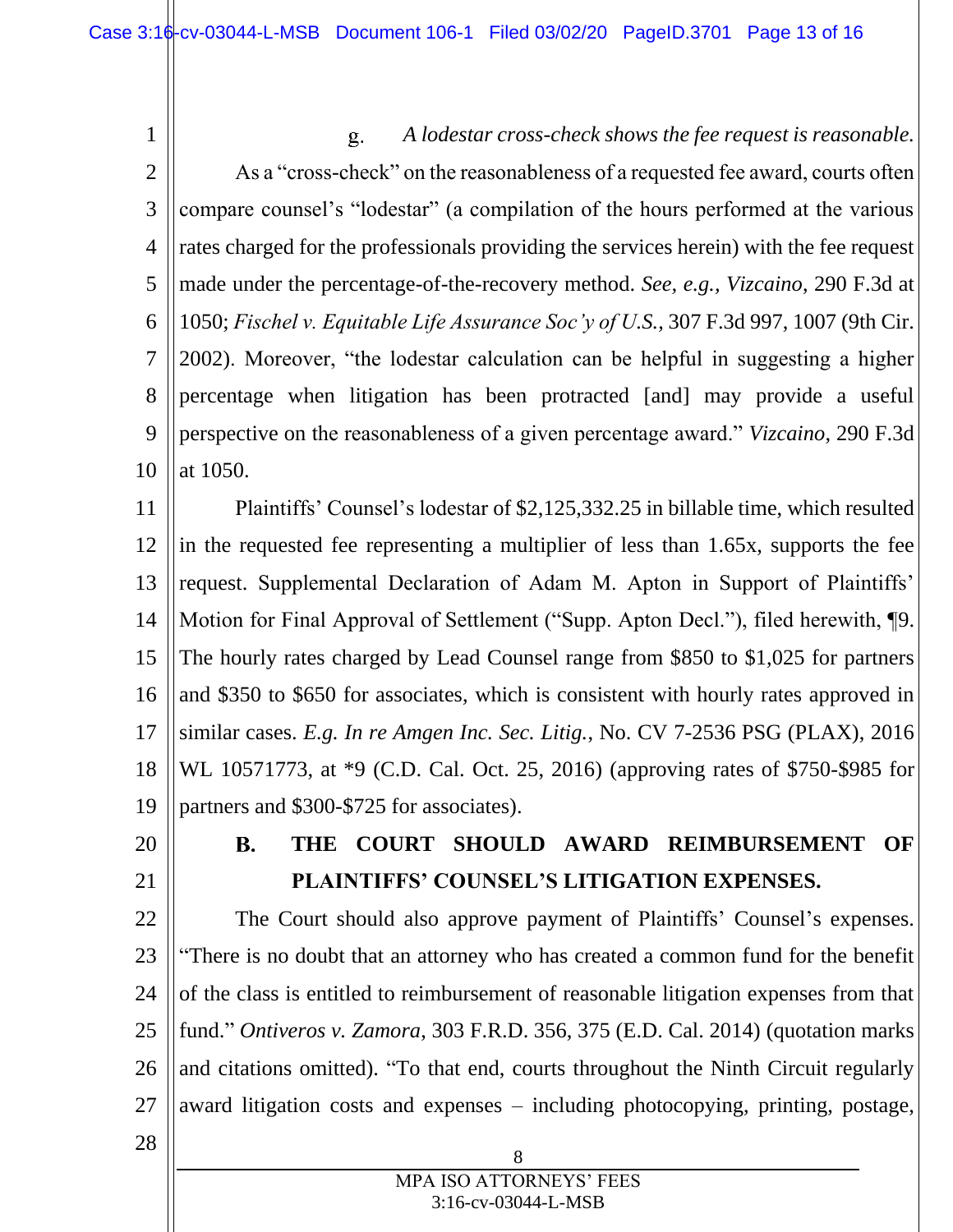1 2 3 4 5 6 7 court costs, research on online databases, experts and consultants, and reasonable travel expenses – in securities class actions, as attorneys routinely bill private clients for such expenses in non-contingent litigation." *Destefano v. Zynga, Inc.*, No. 12 Civ. 4007, 2016 WL 537946, at \*22 (N.D. Cal. Feb. 11, 2016) (citing *Harris v. Marhoefer*, 24 F.3d 16, 19 (9th Cir. 1994) (noting that a prevailing plaintiff may be entitled to costs including, among other things, "postage, investigator, copying costs, hotel bills, meals," and messenger services)).

8 9 10 11 12 13 14 To prosecute this action to Settlement, Lead Counsel has incurred reasonable and necessary costs and expenses in the amount of \$169,727.62 to date, which does not exceed the \$180,000 that was stated in the Notice and for which Plaintiffs' Counsel seek reimbursement. These expenses were incurred largely in conjunction with the engagement of experts, mediation, and outside vendors. Supp. Apton Decl. at ¶¶13-16. Details concerning Plaintiffs' Counsel's litigation expenses are included in the attached Supplemental Declaration of Adam M. Apton. *See id*.

<span id="page-16-0"></span> $\mathbf{C}$ . **PLAINTIFFS DESERVE THE REQUESTED INCENTIVE AWARDS.**

15

16

17 18 19 20 21 22 23 24 25 26 27 28 Plaintiffs' Counsel requests the Court award Plaintiffs incentive awards as follows: \$25,000 for Anton Agoshkov; \$1,000 for Braden Van Der Wall; and \$1,000 for Steven Romanoff. In this Circuit, incentive awards "are discretionary . . . and are intended to compensate class representatives for work done on behalf of the class, to make up for financial or reputational risk undertaken in bringing the action, and, sometimes, to recognize their willingness to act as a private attorney general." *Rodriguez v. West Publishing Corp.*, 563 F.3d 948, 958-959 (9th Cir. 2009) (internal citation omitted). Courts evaluate incentive awards using "relevant factors including the actions the plaintiff has taken to protect the interests of the class, the degree to which the class has benefited from those actions, the amount of time and effort the plaintiff expended in pursuing the litigation and reasonable fears of workplace retaliation." *Haynes v. MagnaChip Semiconductor Corp.*, No. 14 Civ. 1160, 2016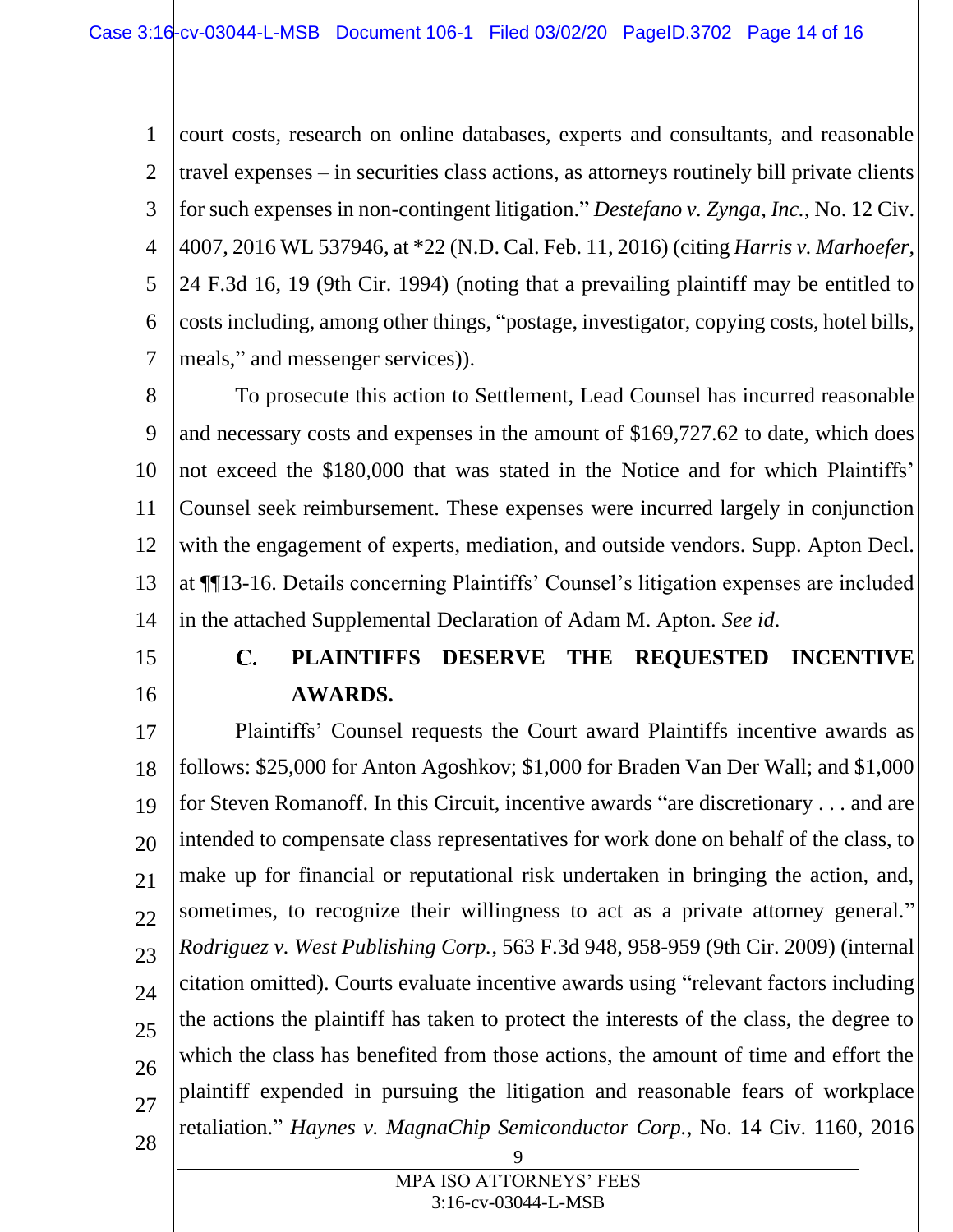2 3 U.S. Dist. LEXIS 162120, at \*30 (N.D. Cal. Nov. 21, 2016); (citing *Staton v. Boeing Co.*, 327 F.3d 938, 977 (9th Cir. 2003) (citation and internal quotations and alterations omitted)).

4 5 6 7 8 9 Here, the total request for \$27,000 for all Plaintiffs is reasonable because Plaintiffs diligently and completely fulfilled their obligations by: (1) reviewing the initial complaint and the amended complaint; (2); reviewing additional filings throughout the litigation; (3) and consulting with Plaintiffs' Counsel on key decisions including mediation and settlement. *See* Declarations of Anton Agoshkov, Braden Van Der Wall, and Steven Romanoff, filed herewith.

10 11 12 13 14 15 16 17 18 19 20 21 22 23 24 25 In the case of Mr. Agoshkov, the requested incentive award of \$25,000 is warranted given his high level of involvement throughout the litigation. He not only traveled from Moscow to New York City for a full-day deposition, but he also served an integral role during discovery on behalf of Natissisa Enterprises, Ltd. (which was a family-owned investment vehicle belonging to Mr. Agoshkov and his father). After Natissisa Enterprises voluntarily dissolved during the course of the litigation, Mr. Agoshkov aided Plaintiffs' Counsel in obtaining necessary records to demonstrate its dissolution and then continued to serve in the capacity of class representative through the remainder of the litigation. Importantly, Mr. Agoshkov also provided approval in terms of the plan of allocation and claims administrator, and intends to remain involved going forward to ensure timely distribution of the Settlement Fund. With respect to the Court's direction in the Conditional Order (ECF No. 102 at 12), Mr. Agoshkov is able to adequately represent absent class members because his interest is aligned with every other member of the class when it concerns the timely distribution of the Settlement Fund. Based on the size of his "Recognized Loss," Mr. Agoshkov possesses a substantial interest in facilitating the distribution in a timely and efficient manner.

26

1

27

28

MPA ISO ATTORNEYS' FEES 3:16-cv-03044-L-MSB